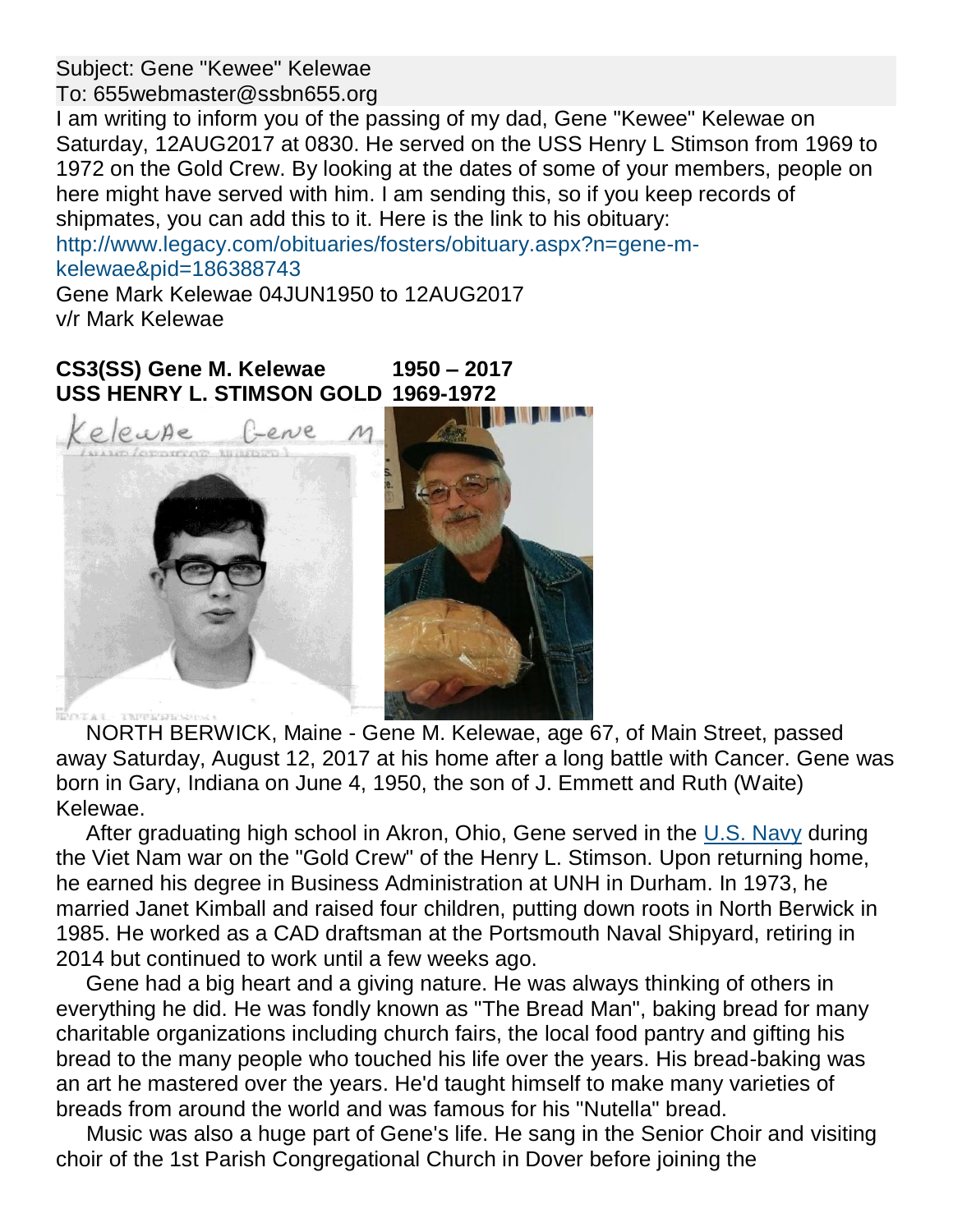Congregational Church of North Berwick where he continued to bless the congregation with his singing up until one week before his death.

 First and foremost, Gene loved his family. His children and grandchildren were the apples of his eye. He was a big kid at heart and had a natural way with every child he ever met. He was the pied piper of children and a "hands on" Grampy. All children flocked to him as he'd get on the floor just to play with them. The kids brought him as much joy as he did them.

 He is survived by his wife of 44 years, Janet (Kimball) Kelewae of North Berwick, his father J. Emmett Kelewae and his partner, JoAnn Stewart of Weldon Spring, Mo., four children, Mark Kelewae and wife Angela of Sanford, Mike Kelewae of North Berwick, Jennifer Kelewae of Lewiston and Samantha Kelewae of Sanford, three brothers, Jacquel Kelewae and his wife Sarah of Crystal Lake, Ill., Kenneth Kelewae and his wife Susan of Massillon, Ohio, Jonathan Kelewae of Long Beach, Calif.; two sisters, Beth Hart of Hillsdale, Mich., and Karen Rademacher and her husband Bruce of Iowa City, Iowa; nine grandchildren, Mikaela, Ash and Camden Kelewae, Trinity Walsh, Liam Houle, Bentlee and Brenton Giddings, Annelise and Danielle Rademacher, as well as many cousins, nieces and nephews.

 SERVICES: A memorial service will be held on Saturday, August 26, 2017 at 11 a.m., at the Congregational Church of North Berwick, 15 High St., North Berwick. Friends who wish may contribute in his memory to the North Berwick Food Pantry, P.O. Box 288, North Berwick, ME, 03906. Arrangements are entrusted to the Johnson Funeral Home, 26 Market Street, North Berwick, Maine. Condolences may be expressed at [www.JohnsonFuneralHomeME.com](http://www.johnsonfuneralhomeme.com/)

| Gene M<br>eleupe                                                                                                                                                                                                                    | 13451702                                                                                                                                                                                                   |
|-------------------------------------------------------------------------------------------------------------------------------------------------------------------------------------------------------------------------------------|------------------------------------------------------------------------------------------------------------------------------------------------------------------------------------------------------------|
| STRIPPORT INTERPRET<br><b>SPECIAL INTERESTS:</b>                                                                                                                                                                                    | $J/N$ GLE<br>WIFE'S NAME<br>CHILDRENIS NAMES:<br>HOME STATE & TOWN Ind.<br>$\mu$ any<br>STATE)<br>PREVIOUS DUTY STATIONS Creat Lakes III<br>Newport R.I. New Londong Conn.<br>Cs Sehool Sib Statione Conn. |
| ROTOTYPE/MISSILE TRAINING::<br><b>SXPIRATION ACTIVE OBLI SERVICE: / Dec. 72</b><br><b>RELIGION</b> Protestant<br>SPECIAL QUALIFICATIONS NONE<br>DATE OF BIRTH 4 JUNE 50<br>P: ACE OF BIRTH $\mathcal{L}$ any $\mathcal{L} \sim d$ . | ABBD 1 Dec 68<br>TOTAL ACTIVE SERVICE 8 MO.<br>DEPT/DIV ASSIGNMENT $S_{\nu}$ pply DATE REPORTED $39$ July 69<br>CREW ASSIGNMENT Gold<br>WIFE'S LOCAL ADDRESS:                                              |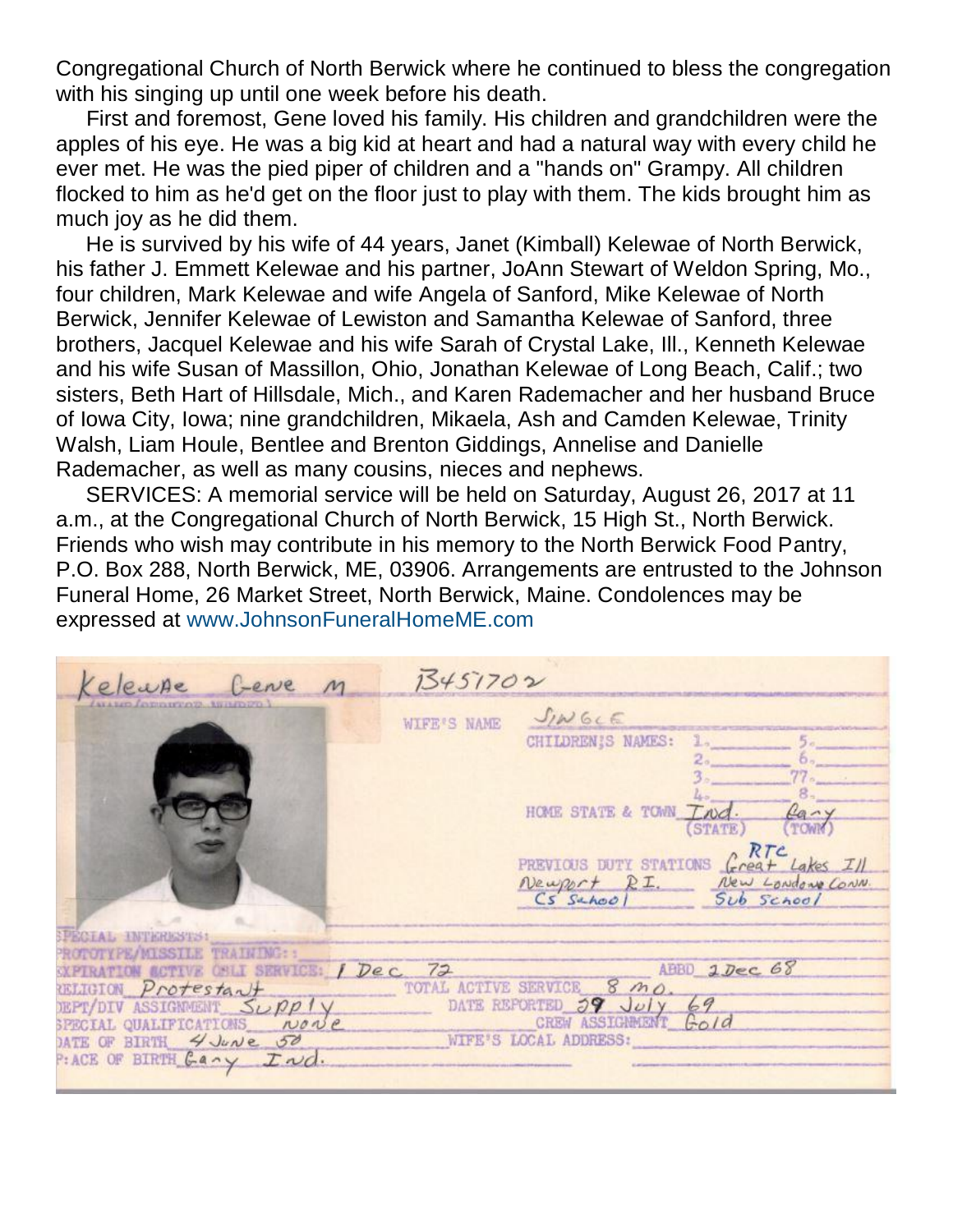Online Memorial Page Entries:

*August 26, 2017*



For my uncle, the "Bread Man," the tenor who anchored a choir, the submarine cook who met his wife after a motorcycle accident, the one who did not want his food "de-'d and un-'d": Thank you for being a stable source of good in our family. Thank you for loving others well. Thank you for giving to

the Lord. You will be missed more than you know, but I am glad that Jesus has you now, and the struggle with cancer is over. No more pain, no more sorrow... We will see you again someday. Until then, keep singing to Jesus and rest easy in the great love He provides.

 To my family members: I'm sending you all a great big hug. I will always remember Unclu Gene as that reserved, matter-of-fact, persistant, stable part of our family that encourages fellowship. I'll never forget all of the Thanksgivings and family gatherings we had together, when my dad and Uncle Gene would try to out-eat each other... and the times when the men would "run away" from the jigsaw puzzles when Aunt Janet and my mom started talking openly about stuff... I hope you all have meny fond memories of him, too. Keep them in your heart when you miss him, and remember that he is in a better place now.

~

Kim Porter, Omaha, Nebraska

# *August 19, 2017*



To the Kelewae Family,

 On behalf of the Charleston Base SUBVETS and Swamp Fox Chapter SUBVETS WWII, I offer you our sincere condolences on Gene's passing. We grieve with you on the loss of your loved one and our shipmate. The SUBVETS will have your family in our thoughts and prayers. There is no

expiration date on the back of our dolphins and Kewee, who earned his 'fish' when he qualified on USS HENRY L. STIMSON SSBN-655G, will always be remembered as a Brother of the Phin and a great Patriot.

CS3(SS) Gene M. Kelewae US Navy Submarine Veteran Now on Eternal Patrol Sailor Rest Your Oar Your Shipmates Have The Watch Fair Winds and Following Seas Shipmate

Charleston Base Submarine Veterans Nick Nichols, MTCM(SS) USN Ret. Base Chaplain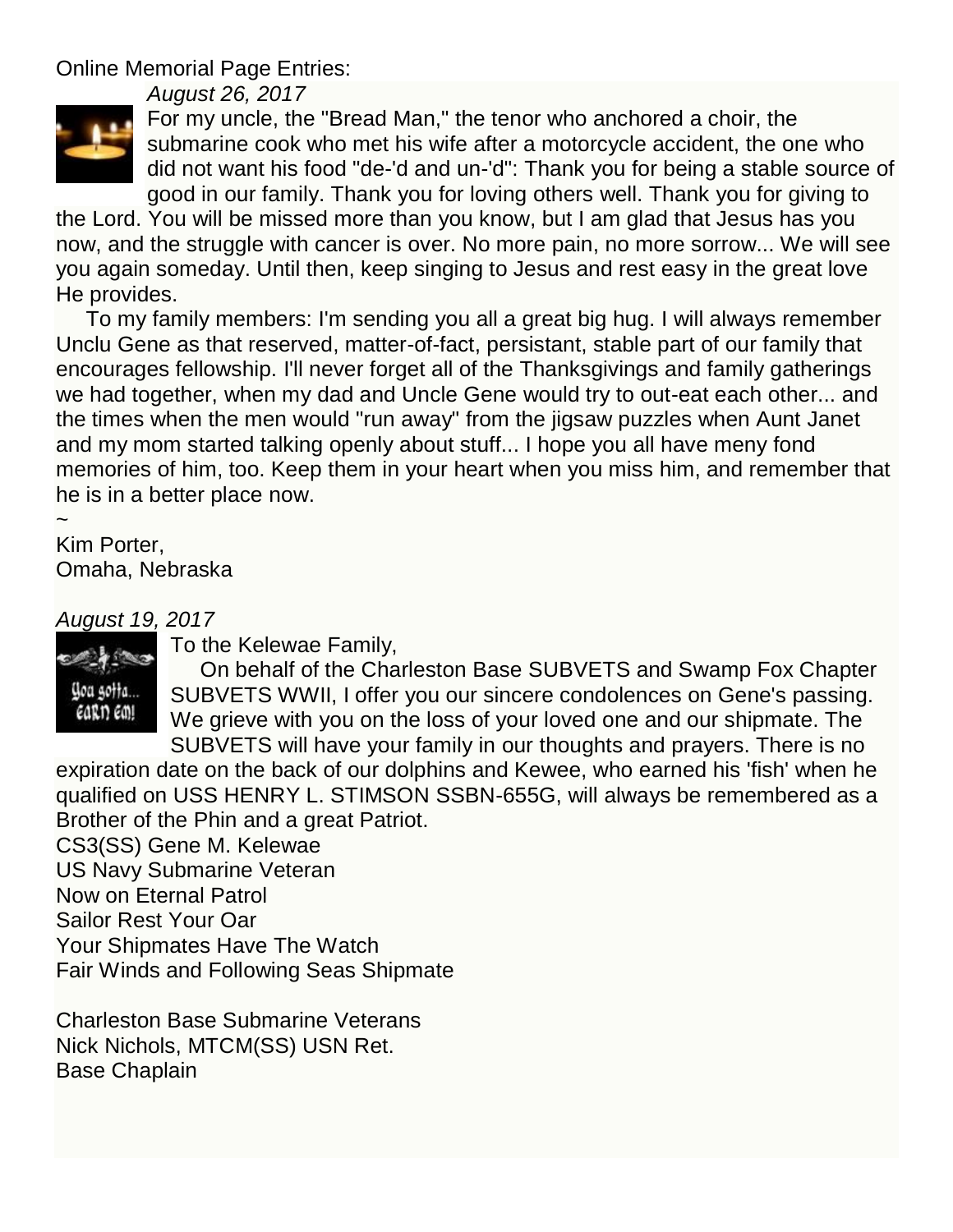## *August 19, 2017*



To Janet and the Kelewae Family,

 On behalf of the USS Henry L Stimson SSBN655 Association, I offer you our sincere condolences on Kewee's passing. We grieve with you on the loss of your loved one and our shipmate. Your family is in our thoughts and prayers. There is no expiration date on the back of our dolphins and

Gene will always be remembered as a Brother of the Phin, a Stimson shipmate and a great Patriot. Lonnie's name has been placed on the Eternal Patrol page of the Stimson Website: http://ssbn655.org/eternal-patrol/eternal-patrol.html

 I had the "pleasure" of being a messcook under Kewee's guidance during my first patrol on the Stimson Gold. Even then, Gene had a leadership quality about him. CS3(SS) Gene M. Kelewae US Navy Submarine Veteran Now on Eternal Patrol Sailor Rest Your Oar Your Shipmates Have The Watch Fair Winds and Following Seas Shipmate

Nick Nichols, MTCM(SS) USN Ret Secretary/Webmaster SSBN 655 Association

### *August 19, 2017*

 May Gene Rest in Peace. I Mess Cooked with "KeWee" on the USS Henry L. Stimson in 1970/71. We were so young back them, I'm sorry for your loss. It sure sounds like he lived a good life. "Sailor Rest Your Oars"

~ Dick Young, Cincinnati, Ohio

#### *August 18, 2017*



 With our deepest sympathies to the family. He will be deeply missed by his wife,children, grandchildren, and all who knew him. May he rest in peace' Larry, Barbara,and Courtney Straffin

*August 18, 2017*

Mark and Family, So sorry to hear about your Dad. You are all in my prayers

 $\ddot{\phantom{0}}$ Mary Marcum, Lebanon, Maine

*August 18, 2017*

Jan,

I'm so sorry for your loss. May healthier times, the love you shared, and the